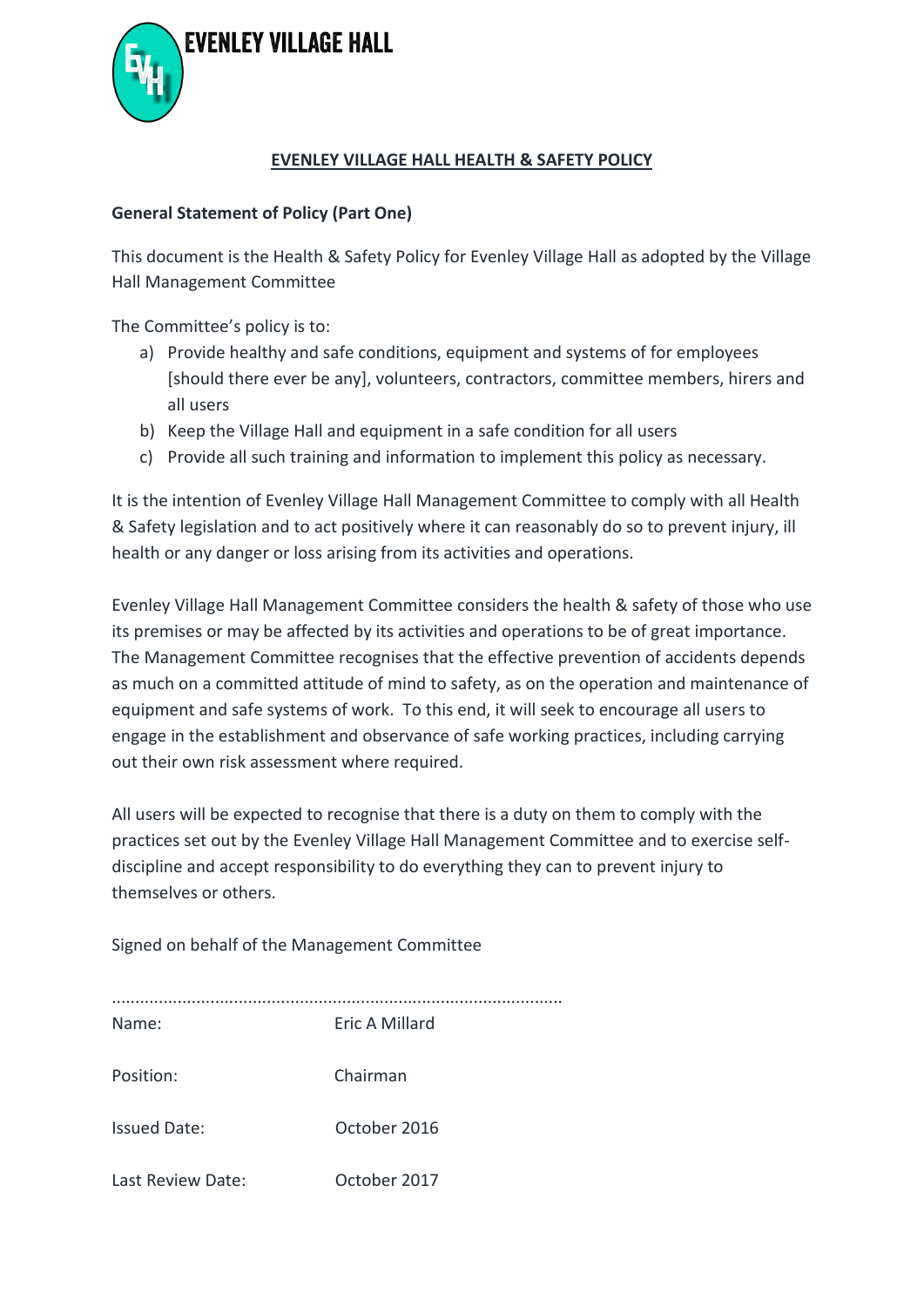# **Organisation of Health & Safety (Part Two)**

#### **Responsibilities**

The Evenley Village Hall Management Committee has overall responsibility for Health & Safety of people using Evenley Village Hall. The person delegated by the Management Committee to have day to day responsibility for providing safe conditions, equipment and systems for all users is:

#### Name: Mike Bosher **Email:** mike@bosherlay.co.uk

The person(s) delegated by the Management Committee to have responsibility for ensuring all village hall users are aware of this policy and accept their own responsibility to observe safe working practices, including carrying out their own risk assessment where required is the Bookings Secretary as follows;

| Name: Joyce Stevens               | Email: (tonyjoycestevens@ebrackley.com) |
|-----------------------------------|-----------------------------------------|
| Or if unavailable, Alison Millard | Email: (apmillard@hotmail.com)          |

There is a general risk assessment, available on request and posted on the notice board, which all users of the village hall should read and note. It is the duty of all village hall users, visitors and contractors to take care of themselves and others who may be affected by their activities and to co-operate with Evenley Village Hall Management Committee in keeping the premises and its grounds in a safe and healthy condition. Where appropriate, if the activities of users might carry risks which are not included in the general risk assessment, they will be expected to carry out their own risk assessment and hand a copy to the Bookings Secretary in advance of the activity taking place.

Any external bodies including contractors who intend carrying out maintenance or repair work inside or outside the building are expected to carry out their own risk assessments and provide the person with responsibility for Health & Safety (see above) with a copy before commencing work.

Should a village hall users, visitors or contractors come across a fault, damage or other situation which might cause injury and cannot be rectified immediately, then the person with responsibility for Health & Safety (see above) or the Bookings Secretary (see above) should be informed as soon as possible in order that the problem can be dealt with. Where equipment is damaged, a notice should be placed on it warning that it is not to be used and if possible, it should be moved to the Kitchen.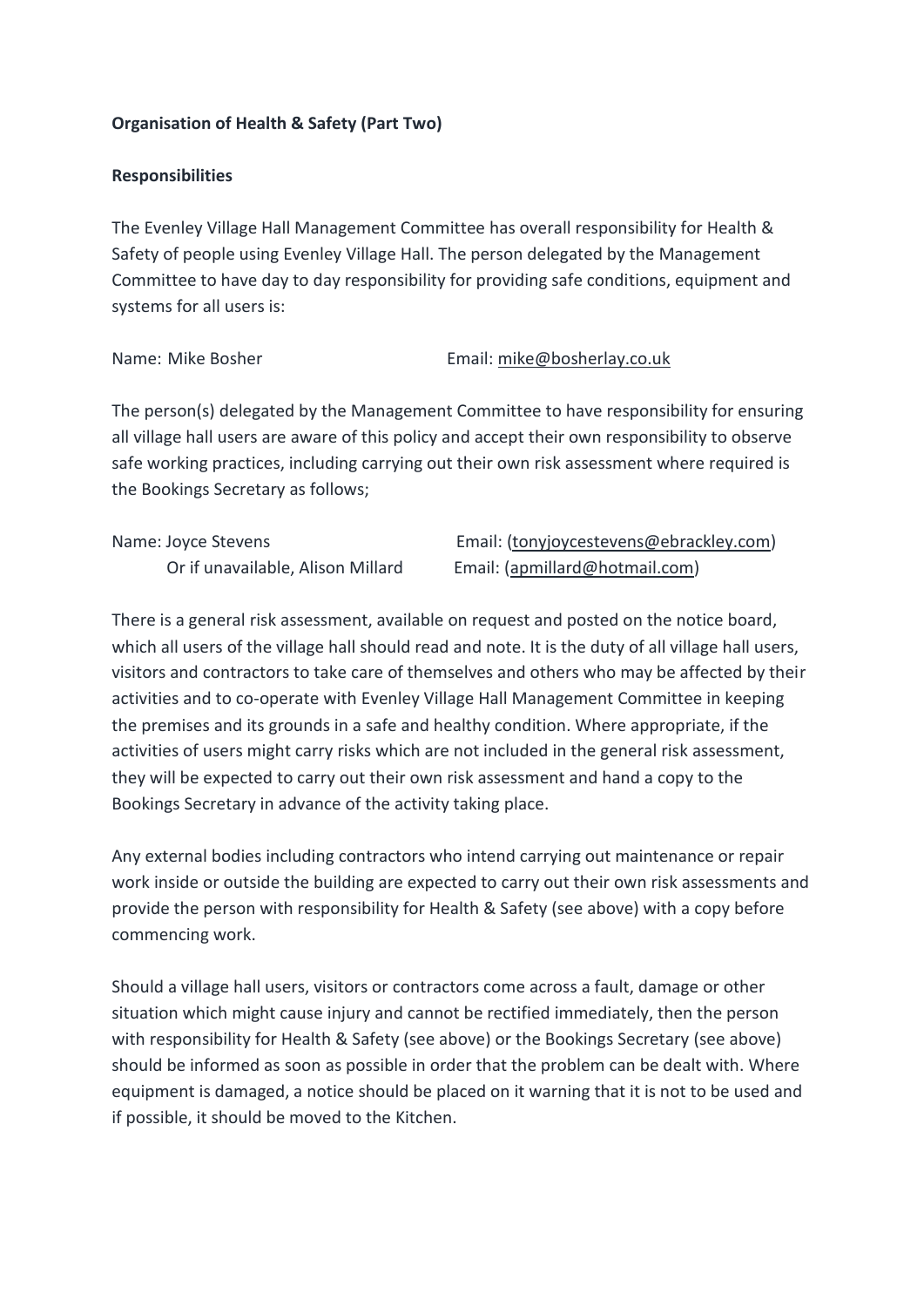In the event of an accident there is a first aid box in the kitchen.Externally there is a defibrillator for use in emergencies.

The following persons have responsibility for specific items:

| Fire precautions and checks:      | Mike Bosher            |
|-----------------------------------|------------------------|
| Insurance:                        | <b>Tony Stevens</b>    |
| First Aid:                        | Mike Bosher            |
| Information to Contractors:       | Mike Bosher/Chris Hart |
| Information to Hirers:            | Joyce Stevens          |
| <b>COSHH Regulations:</b>         | <b>Alison Millard</b>  |
| <b>Risk Assessments:</b>          | Mike Bosher/Chris Hart |
| <b>Risk assessment Review:</b>    | <b>Eric Millard</b>    |
| Reviewing Health & Safety Policy: | <b>Eric Millard</b>    |
| Legionella Policy:                | Mike Bosher            |
| <b>Asbestos Policy:</b>           | Mike Bosher            |

# **Arrangement and Procedures (Part three) Licence**

The Village hall has a Premises Licence authorising the following regulated entertainment and licensable activities at the times indicated:

- a) The performance of plays
- b) The exhibition of films
- c) Performance of live music
- d) Playing of recorded music
- e) Performance of dance
- f) Entertainment similar to those in a-g above
- g) Making music
- h) Dancing

#### **Fire Precautions, Checks and Procedure**

Fire risks are included in the general risk assessment document posted on the notice board**.**  What to do in case of fire notices are positioned on the wall adjacent to all fire exits.

Fire equipment should be checked regularly and a register of checks maintained. The company hired to check, maintain and service fire safety equipment is: Chubb Fire & Security Ltd No 1 The Beehive, Lions Drive, Blackburn, Lancashire. BB1 2QS Contract no. 1412043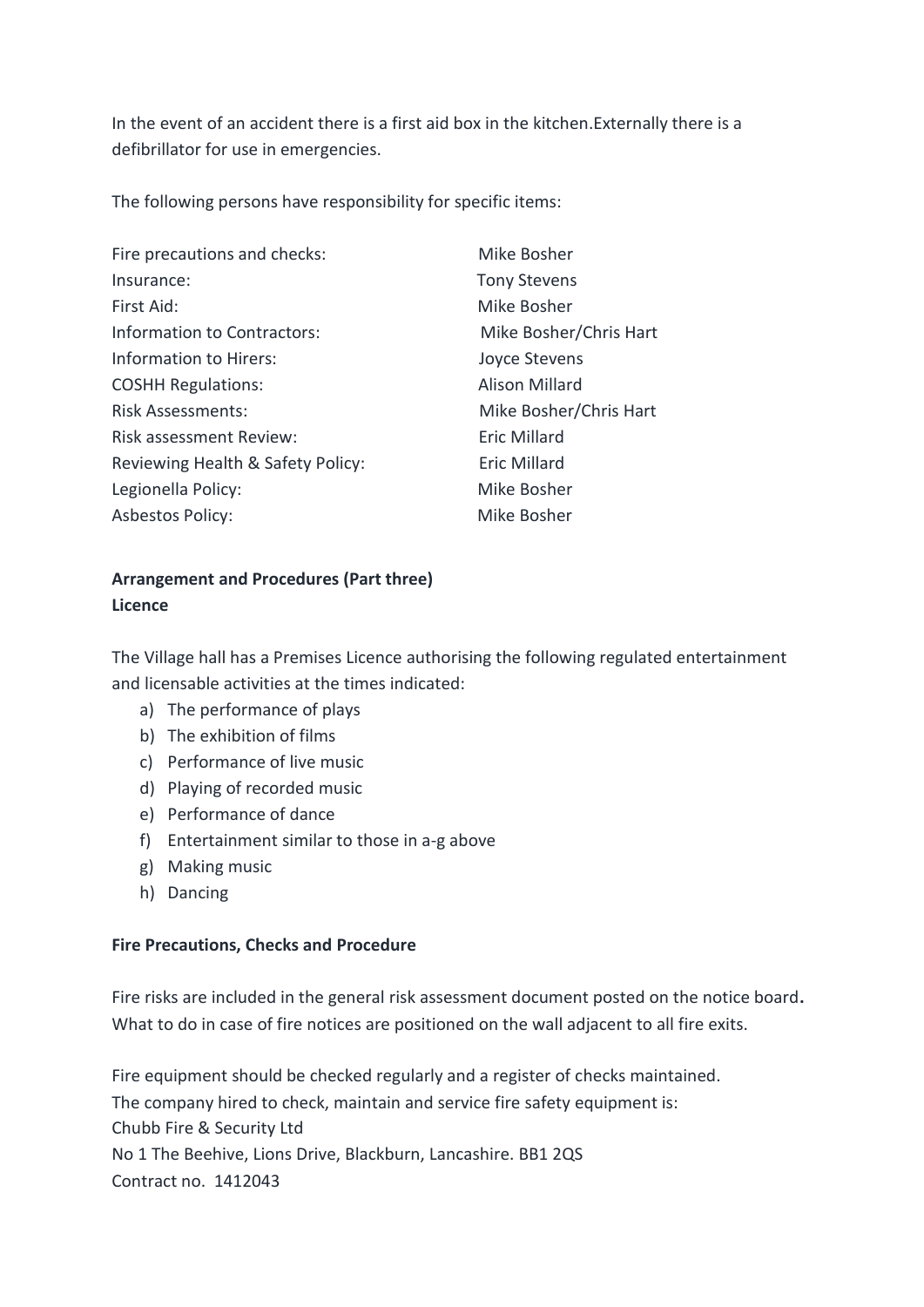## Telephone 0344 879 1755

List of equipment and the frequency of checks:

|                                | <b>Frequency</b> |
|--------------------------------|------------------|
| Fire alarm system              | Weekly           |
| <b>Emergency lighting</b>      | Monthly          |
| Residual current device        | Monthly          |
| Portable appliance testing     | 3 yearly         |
| <b>Electrical installation</b> | 5 yearly         |
| Fire exits                     | Monthly          |
| Fire fighting equipment        | Annually         |

#### **Safety Rules (Part Four)**

#### **Hirers and visitors**

All hirers will be expected to read the whole of the Hiring Agreement and should sign the hiring form as evidence that they agree to the hiring conditions. All new hirers will also be given information/ training by the Booking Secretary about safety procedures on village hall premises and grounds which they will be expected to follow and will be shown the location of the Accident Book, General Risk Assessment and Fire Evacuation Procedure.

Hirers and visitors will be expected to recognise that there is a duty on them to comply with the practices set out by the Committee, with all safety requirements set out in the Hiring Agreement and safety notices on the premises, and to accept responsibility to do everything they can to prevent injury to themselves or others.Where appropriate, if the activities of users might carry risks which are not included in the general risk assessment, they will be expected to carry out their own risk assessment and hand a copy to the Bookings Secretary in advance of the activity taking place.

The Committee has carried out risk assessments. The following practices *must* be followed in order to minimise risks:

- All emergency exit doors must be clear and unlocked throughout the hiring;
- Electrical equipment must not be operated or touched where there are signs of damage;
- Steps or ladders must not be used unless properly secured and another person present;
- Portable electrical appliances must not be left operating while unattended;
- Portable gas appliances must not be used without expressed permission from the person responsibility for health and safety;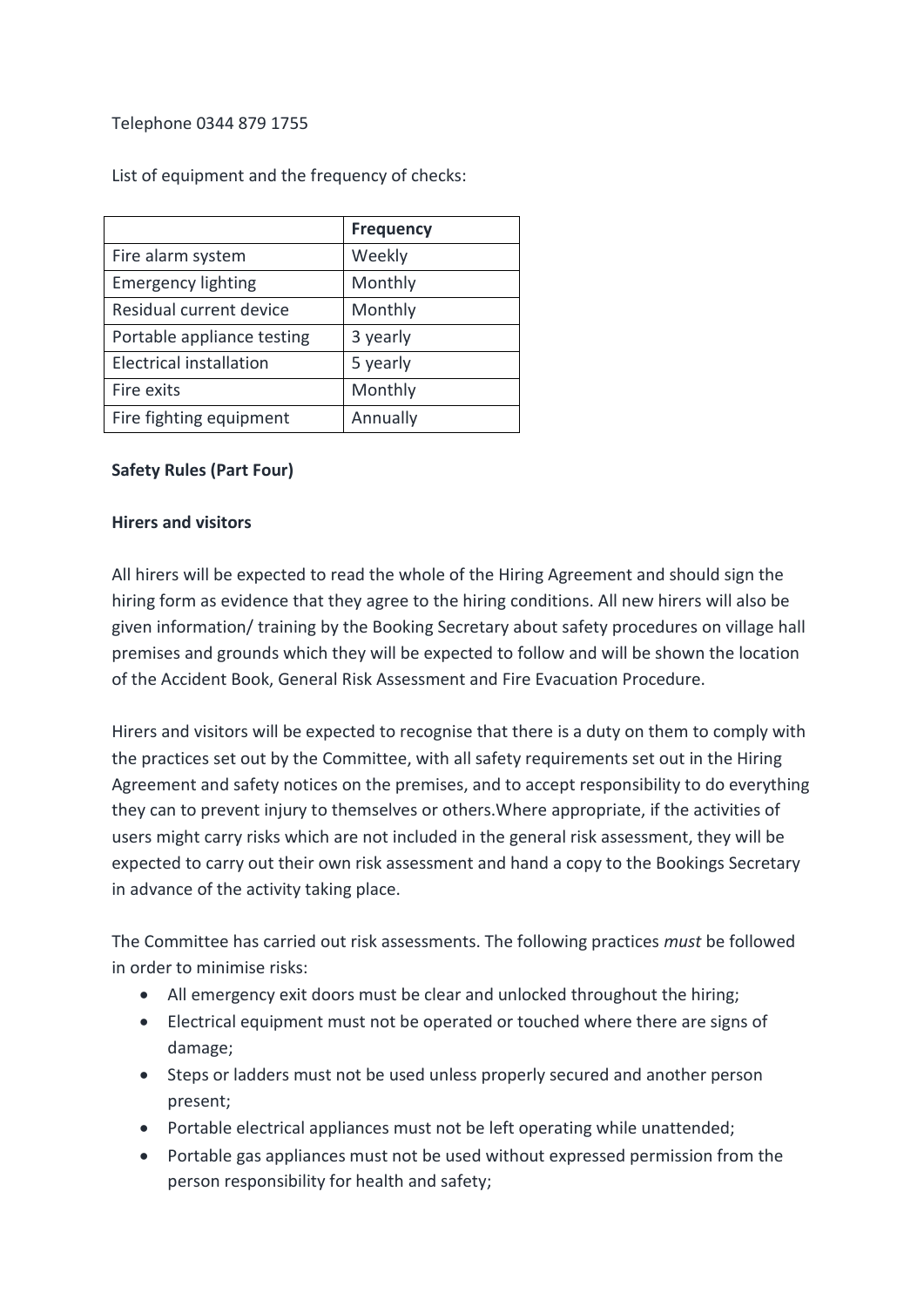- Portable electrical items which have not been PAT tested must not be brought onto the premises;
- No attempt must be made to move heavy or bulky items- trolleys must be used;
- Chairs must not be stacked more than 7 high;
- No attempt should be made to carry or tip a water boiler when it contains hot waterit must first be left to cool;
- Children must not be allowed into the kitchen except under close supervision (e.g. for supervised cookery lessons or, for older children, supervised serving of food at functions). Overcrowding should be avoided and running should not be allowed;
- Suitable protective clothing must be worn when handling cleaning materials;
- In order to guard against slipping hazards, all spills must be mopped immediately, particularly on stairs or polished floors. A 'caution, wet floor' sign is available and kept in the cupboard within the inner hall;
- In order to guard against tripping hazards, items such as buggies, umbrellas etc must not be left in halls, and especially not in corridors;
- Adequate lighting must be used to avoid tripping in poorly lit areas;
- Any evidence of damage or faults to equipment or the building's facilities must be reported to the Booking Secretary;
- Accidents must be recorded in the Accident Book which can be located with the First Aid kit in the kitchen and also reported to the Booking Secretary.

# **Contractors**

The person with day to day responsibility for providing safe conditions(see above) will always check with the contractors (including self-employed persons) before they start to work that they and their employees are

- clear and understand the health & safety arrangements for working on Evenley Village Hall premises
- competent to carry out the work, eg have appropriate qualifications, references, experience;
- have adequate Public Liability insurance cover;
- have seen this Health & Safety document and the general risk assessment and are aware of any hazards which might arise (eg electricity cables or gas pipes);
- do not work alone on ladders at height (if necessary a volunteer should be present);
- have their own Health and Safety Policy for their staff and have carried out their own risk assessment;
- know which member of the Committee is responsible for overseeing that their work is carried out as requested and is completed to a satisfactory standard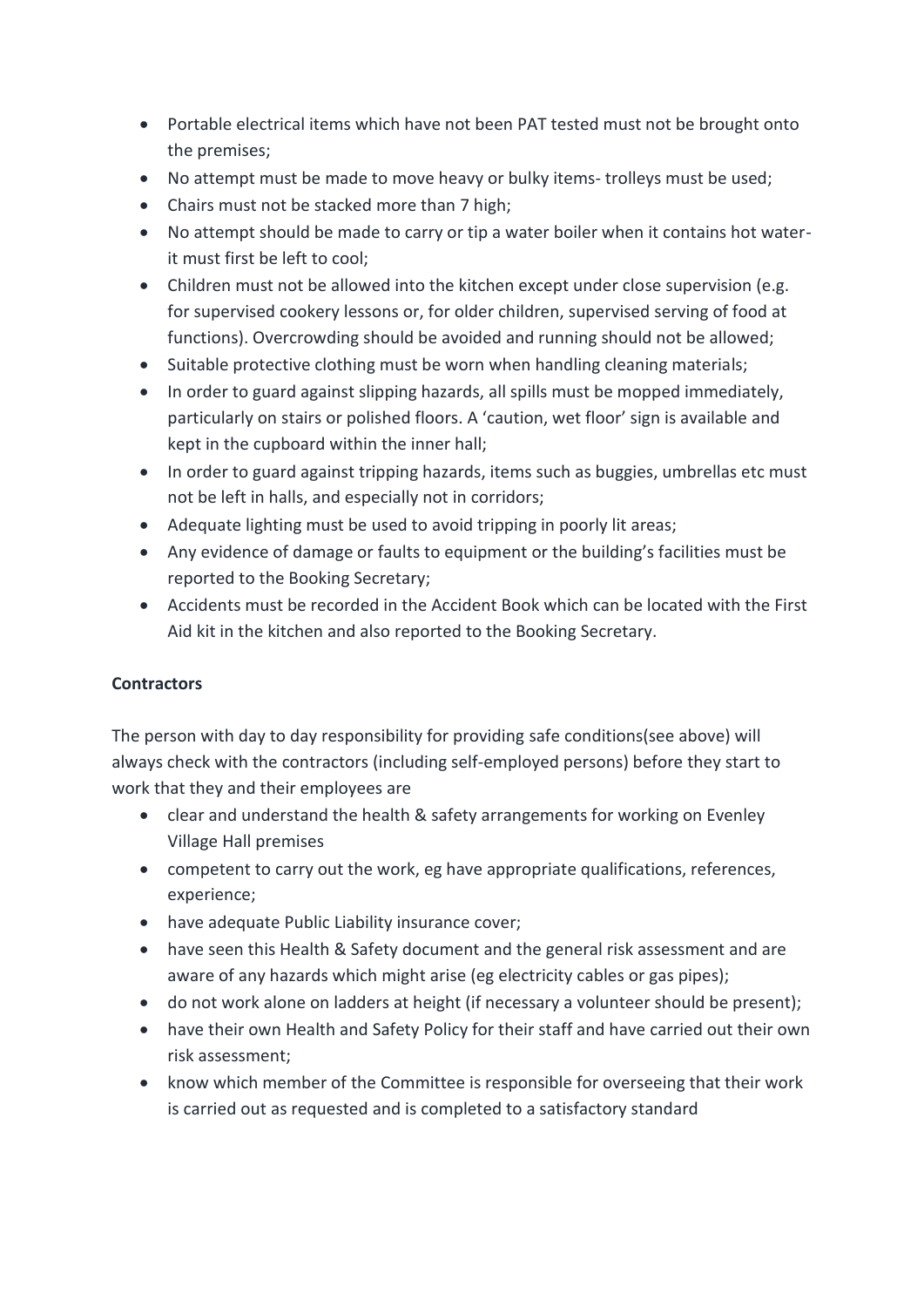It is expected that all work carried out on village hall premises will be to the latest legally required standard and conform to current industry safe practice.

# **Procedure in Case of Accidents (Part Five)**

## **Assistance**

The location of the nearest hospital Accident and Emergency/Casualty Dept is The Horton Hospital Banbury The location and telephone number for the nearest doctor's surgeries are;

Washington House Surgery Springfield Surgery Brackley Health Centre 77 Halse Rd Springfield Way Halse Rd 01280 702436 01280 704122 01280 703460

# **First Aid**

The First Aid Box is located on a wall in the Kitchen.

# **Accident Reporting**

The Accident Book is kept in a frame on the wall inthe kitchen; this must be completed whenever an accident occurs.

Any accident must be reported to the member Booking Secretary (see above) The person responsible for completing the RIDDOR (Reporting of Injuries, Diseases and Dangerous Occurrences Regulations 1995) is the Booking Secretary The following major incidents or injuries must be reported on RIDDOR forms:

- Fracture, other than to fingers, thumbs or toes;
- Amputation;
- Dislocation of the shoulder, hip, knee or spine;
- Loss of sight (temporary or permanent);
- Any penetrating injury to the eye (including chemical);
- Injury from electric shock/ burn leading to unconsciousness or requiring resuscitation or admittance to hospital for more than 24 hours;
- Any other injury leading to hypothermia, heat-induced illness or unconsciousness or requiring resuscitation or requiring admittance to hospital for more than 24 hours;
- Unconsciousness caused by asphyxia or exposure to harmful substance or biological agent;
- Acute illness requiring medical treatment, or loss of consciousness arising from absorption of any substance by inhalation, ingestion or through skin;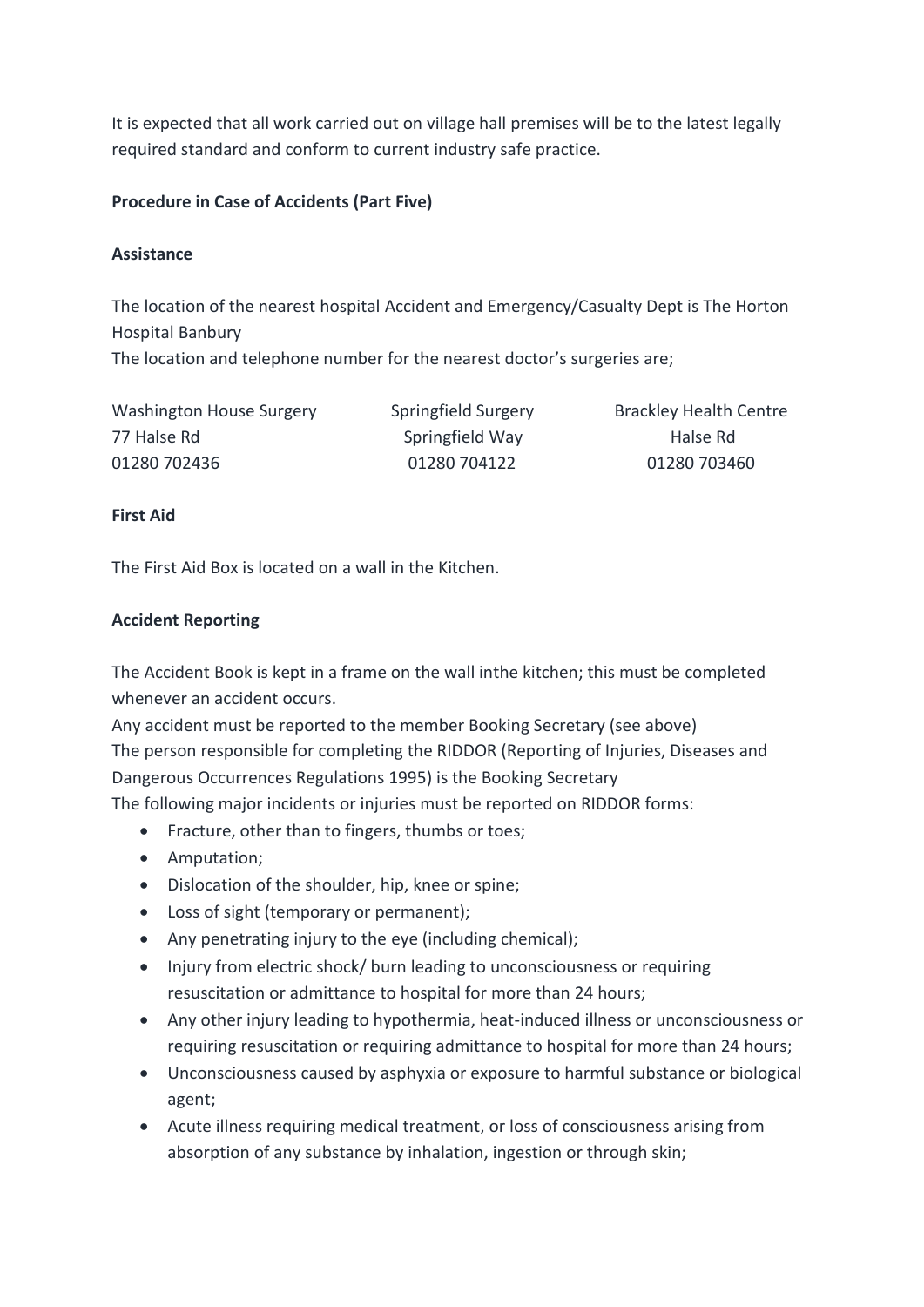• Acute illness requiring medical attention, which may have resulted from a biological agent or its toxins or infected material.

## **Insurance (Part Six)**

The village hall insurance cover(s) is provided by Hiscox Insurance Co.Ltd.via Came and Company an insurance broker. Their address is 1st Floor Offices, 2 Meridian Office Park, Osborn Way, Hook, Hampshire, RG27 9HY. Tel. 01256 395020

The policy number is 9284890

#### **Risk Assessments and Inspections (Part Seven)**

It is the responsibility of every Village Hall Management Committee member to identify and report any unsafe or unhealthy practice or condition they may observe. The person delegated by the Management Committee to have day to day responsibility for providing safe conditions, equipment and systems for all users (see above) is responsible for organising regulatory inspections by approved external bodies, carrying out formal inspections and reviewing and where necessary revising, the health and safety risk assessment. Equipment for regulatory inspection includes gas boiler and gas appliances, fire alarms, electrical services and electrical appliances. Equipment for informal inspection includes step ladders, smoke alarms, carbon monoxide alarm.

# **Control of Substances Hazardous to Health (COSHH) Regulations (Part Eight)**

All substances that are hazardous to health must be handled correctly and stored safely. The persons responsible is Alison Millard

# **Protective Clothing (Part Nine)**

Contractors will be responsible for providing their own health and safety clothing and equipment. Where work is carried out on village hall premises by a volunteer, should it be necessary that items of protective clothing and apparatus are required, the Village Hall Management Committee will provide it in order that no job is undertaken unsafely.

# **Legionella (Part Ten)**

A legionella risk assessment and management plan is in place.